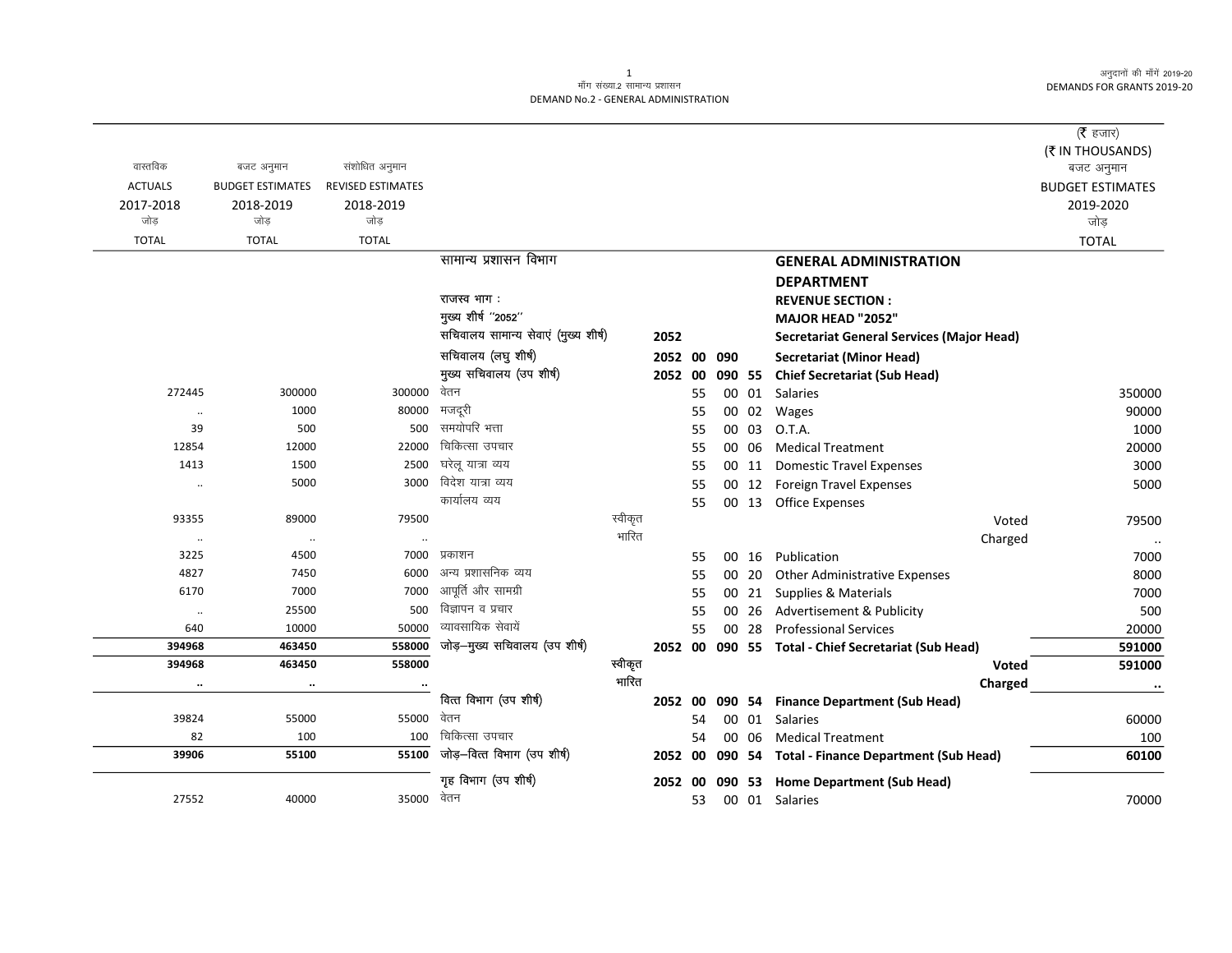$=$ 

## माँग संख्या.2 सामान्य प्रशासन DEMAND No.2 - GENERAL ADMINISTRATION

|                |                         |                          |                                             |       |         |             |       |                                                                 | (रे हजार)               |
|----------------|-------------------------|--------------------------|---------------------------------------------|-------|---------|-------------|-------|-----------------------------------------------------------------|-------------------------|
|                |                         |                          |                                             |       |         |             |       |                                                                 | (₹ IN THOUSANDS)        |
| वास्तविक       | बजट अनुमान              | संशोधित अनुमान           |                                             |       |         |             |       |                                                                 | बजट अनुमान              |
| <b>ACTUALS</b> | <b>BUDGET ESTIMATES</b> | <b>REVISED ESTIMATES</b> |                                             |       |         |             |       |                                                                 | <b>BUDGET ESTIMATES</b> |
| 2017-2018      | 2018-2019               | 2018-2019                |                                             |       |         |             |       |                                                                 | 2019-2020               |
| जोड़           | जोड                     | जोड                      |                                             |       |         |             |       |                                                                 | जोड़                    |
| <b>TOTAL</b>   | <b>TOTAL</b>            | <b>TOTAL</b>             |                                             |       |         |             |       |                                                                 | <b>TOTAL</b>            |
| 199            | 500                     | 500                      | चिकित्सा उपचार                              |       | 53      |             | 00 06 | <b>Medical Treatment</b>                                        | 500                     |
| 27751          | 40500                   | 35500                    | जोड़-गृह विभाग (उप शीर्ष)                   |       | 2052 00 |             |       | 090 53 Total - Home Department (Sub Head)                       | 70500                   |
|                |                         |                          | मंत्री परिषद कार्यालय (उप शीर्ष)            |       |         |             |       | 2052 00 090 51 Office of the Council of Ministers (Sub<br>Head) |                         |
| 29323          | 50000                   | 35000                    | वेतन                                        |       | 51      |             |       | 00 01 Salaries                                                  | 50000                   |
| $\cdot\cdot$   | 1000                    | 5000                     | मजदूरी                                      |       | 51      |             |       | 00 02 Wages                                                     | 5000                    |
| 167            | 500                     | 500                      | समयोपरि भत्ता                               |       | 51      |             | 00 03 | O.T.A.                                                          | 500                     |
| 479            | 1000                    | 1000                     | चिकित्सा उपचार                              |       | 51      |             | 00 06 | <b>Medical Treatment</b>                                        | 1000                    |
| 391            | 1000                    | 1000                     | घरेलू यात्रा व्यय                           |       | 51      |             |       | 00 11 Domestic Travel Expenses                                  | 2000                    |
| 487            | 5000                    | 1500                     | विदेश यात्रा व्यय                           |       | 51      |             |       | 00 12 Foreign Travel Expenses                                   | 3000                    |
| 18774          | 14000                   | 10000                    | कार्यालय व्यय                               |       | 51      |             |       | 00 13 Office Expenses                                           | 15000                   |
| $\ddotsc$      | 100                     | 100                      | प्रकाशन                                     |       | 51      |             | 00 16 | Publication                                                     | 200                     |
| $\cdot\cdot$   | 1100                    | 1000                     | आपूर्ति और सामग्री                          |       | 51      |             |       | 00 21 Supplies & Materials                                      | 1000                    |
| 49621          | 73700                   | 55100                    | जोड़-मंत्री परिषद कार्यालय (उप शीर्ष)       |       |         |             |       | 2052 00 090 51 Total - Office of the Council of Ministers       | 77700                   |
|                |                         |                          |                                             |       |         |             |       | (Sub Head)                                                      |                         |
|                |                         |                          | दिल्ली सचिवालय पुस्तकालय (उप शीर्ष)         |       | 2052 00 |             |       | 090 43 Delhi Secretariat Library (Sub Head)                     |                         |
| 96             | 300                     | 300                      | आपूर्ति और सामग्री                          |       | 43      |             |       | 00 21 Supplies & Materials                                      | 300                     |
| 96             | 300                     | 300                      | जोड़–दिल्ली सचिवालय पुस्तकालय (उप<br>शीर्ष) |       |         |             |       | 2052 00 090 43 Total - Delhi Secretariat Library (Sub Head)     | 300                     |
|                |                         |                          | सुरक्षा व्यवस्था (उप शीर्ष)                 |       | 2052 00 |             |       | 090 19 Security Arrangements (Sub Head)                         |                         |
| 70400          | 88000                   | 80000                    | वेतन                                        |       | 19      |             | 00 01 | Salaries                                                        | 90000                   |
| $\ddotsc$      | 100                     | 100                      | चिकित्सा उपचार                              |       | 19      |             | 00 06 | <b>Medical Treatment</b>                                        | 100                     |
| $\cdot\cdot$   | 100                     | 100                      | कार्यालय व्यय                               |       | 19      |             | 00 13 | <b>Office Expenses</b>                                          | 100                     |
| 70400          | 88200                   | 80200                    | जोड़-सुरक्षा व्यवस्था (उप शीर्ष)            |       | 2052 00 |             |       | 090 19 Total - Security Arrangements (Sub Head)                 | 90200                   |
| 582742         | 721250                  | 784200                   | जोड़-सचिवालय (लघु शीर्ष)                    |       |         | 2052 00 090 |       | <b>Total - Secretariat (Minor Head)</b>                         | 889800                  |
| 582742         | 721250                  | 784200                   | स्वीकृत                                     |       |         |             |       | Voted                                                           | 889800                  |
| $\ddotsc$      | $\ldots$                |                          |                                             | भारित |         |             |       | Charged                                                         | $\ddotsc$               |
| 582742         | 721250                  | 784200                   | जोड़—मुख्य शीर्ष "2052"                     | 2052  |         |             |       | <b>TOTAL - MAJOR HEAD"2052"</b>                                 | 889800                  |
| 582742         | 721250                  | 784200                   | स्वीकृत                                     |       |         |             |       | <b>Voted</b>                                                    | 889800                  |
|                | $\cdot\cdot$            |                          |                                             | भारित |         |             |       | Charged                                                         | $\cdot$                 |
|                |                         |                          | मुख्य शीर्ष "2055"                          |       |         |             |       | MAJOR HEAD "2055"                                               |                         |

 $\overline{2}$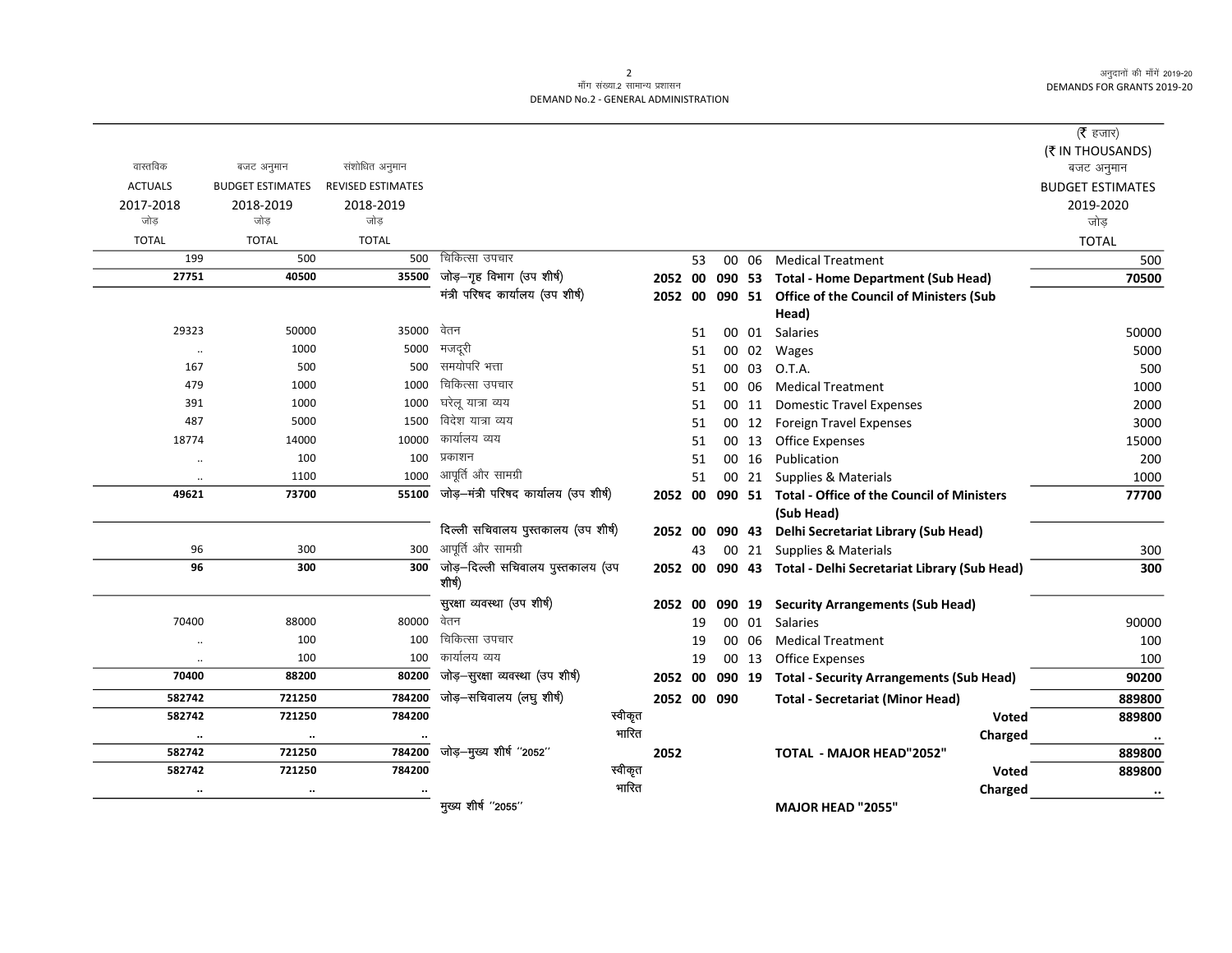# ्<br>माँग संख्या.2 सामान्य प्रशासन DEMAND No.2 - GENERAL ADMINISTRATION

| वास्तविक<br>बजट अनुमान                    | संशोधित अनुमान                                                           |                                                                                                                                                                                         |             |    |                                                                   |       |                                                                                                                                                                                       | (रै हजार)<br>(₹ IN THOUSANDS)<br>बजट अनुमान |
|-------------------------------------------|--------------------------------------------------------------------------|-----------------------------------------------------------------------------------------------------------------------------------------------------------------------------------------|-------------|----|-------------------------------------------------------------------|-------|---------------------------------------------------------------------------------------------------------------------------------------------------------------------------------------|---------------------------------------------|
| <b>ACTUALS</b><br><b>BUDGET ESTIMATES</b> | <b>REVISED ESTIMATES</b>                                                 |                                                                                                                                                                                         |             |    |                                                                   |       |                                                                                                                                                                                       | <b>BUDGET ESTIMATES</b>                     |
| 2017-2018<br>2018-2019<br>जोड<br>जोड      | 2018-2019<br>जोड़                                                        |                                                                                                                                                                                         |             |    |                                                                   |       |                                                                                                                                                                                       | 2019-2020<br>जोड                            |
| <b>TOTAL</b><br><b>TOTAL</b>              | <b>TOTAL</b>                                                             |                                                                                                                                                                                         |             |    |                                                                   |       |                                                                                                                                                                                       | <b>TOTAL</b>                                |
|                                           |                                                                          | पुलिस (मुख्य शीर्ष)                                                                                                                                                                     | 2055        |    |                                                                   |       | <b>Police (Major head)</b>                                                                                                                                                            |                                             |
|                                           |                                                                          | पुलिस कर्मियों का कल्याण (लघु शीर्ष)                                                                                                                                                    | 2055 00 113 |    |                                                                   |       | <b>Welfare of Police Personnel (Minor Head)</b>                                                                                                                                       |                                             |
|                                           |                                                                          | अपराध और आपराधिक ट्रैकिंग प्रणाली के                                                                                                                                                    |             |    | 2055 00 113 95                                                    |       | Grant in aid to Delhi Computerisation of                                                                                                                                              |                                             |
|                                           |                                                                          | लिए पुलिस सेवा सोसायटी के दिल्ली                                                                                                                                                        |             |    |                                                                   |       | <b>Police Service Society for Crime and</b>                                                                                                                                           |                                             |
|                                           |                                                                          | कंप्यूटरीकरण के लिए सहायता अनुदान (सी.<br>एस.एस) (उप शीर्ष)                                                                                                                             |             |    |                                                                   |       | <b>Criminal Tracking System (CSS) (Sub Head)</b>                                                                                                                                      |                                             |
| $\cdot\cdot$                              | 100<br>8000                                                              | सहायता अनुदान–सामान्य                                                                                                                                                                   |             | 95 |                                                                   |       | 00 31 Grants-in-aid-General                                                                                                                                                           | 1200                                        |
|                                           | 100<br>8000                                                              | जोड़—अपराध और आपराधिक ट्रैकिंग                                                                                                                                                          |             |    | 2055 00 113 95                                                    |       | <b>Total - Grant in aid to Delhi</b>                                                                                                                                                  | 1200                                        |
|                                           |                                                                          | प्रणाली के लिए पुलिस सेवा सोसायटी के<br>दिल्ली कंप्यूटरीकरण के लिए सहायता<br>अनुदान (सी.एस.एस) (उप शीर्ष)                                                                               |             |    |                                                                   |       | <b>Computerisation of Police Service Society</b><br>for Crime and Criminal Tracking System                                                                                            |                                             |
|                                           |                                                                          |                                                                                                                                                                                         |             |    |                                                                   |       | (CSS) (Sub Head)                                                                                                                                                                      |                                             |
|                                           |                                                                          | राष्ट्रीय इमरजेंसी रिस्पांस सिस्टम के लिए<br>पुलिस सेवा सोसाइटी के दिल्ली                                                                                                               |             |    | 2055 00 113 94                                                    |       | Grant in aid to Delhi Computerisation of<br><b>Police Service Society for National</b>                                                                                                |                                             |
|                                           |                                                                          | कंप्यूटरीकरण के लिए सहायता अनुदान (एन.<br>ई.आर.एस) (सी.एस.एस) (उप शीर्ष)                                                                                                                |             |    |                                                                   |       | <b>Emergency Response System (NERS) (CSS)</b><br>(Sub Head)                                                                                                                           |                                             |
|                                           | 100<br>100                                                               | सहायता अनुदान–सामान्य                                                                                                                                                                   |             | 94 |                                                                   | 00 31 | Grants-in-aid-General                                                                                                                                                                 | 50                                          |
|                                           | 100<br>100                                                               | पूंजीगत परिसम्पतियो के सृजन के लिए<br>अनुदान                                                                                                                                            |             | 94 | 00                                                                | 35    | Grants for creation of capital assets                                                                                                                                                 | 50                                          |
| $\ddotsc$                                 | 200                                                                      | 200 जोड़-राष्ट्रीय इमरजेंसी रिस्पांस सिस्टम के                                                                                                                                          |             |    | 2055 00 113 94                                                    |       | <b>Total - Grant in aid to Delhi</b>                                                                                                                                                  | 100                                         |
|                                           |                                                                          | लिए पुलिस सेवा सोसाइटी के दिल्ली                                                                                                                                                        |             |    |                                                                   |       | <b>Computerisation of Police Service Society</b>                                                                                                                                      |                                             |
|                                           | कंप्यूटरीकरण के लिए सहायता अनुदान (एन.<br>ई.आर.एस) (सी.एस.एस) (उप शीर्ष) |                                                                                                                                                                                         |             |    | for National Emergency Response System<br>(NERS) (CSS) (Sub Head) |       |                                                                                                                                                                                       |                                             |
| $\ddotsc$                                 | 300<br>8200                                                              | जोड़— पुलिस कर्मियों का कल्याण (लघु<br>शीर्ष)                                                                                                                                           | 2055 00 113 |    |                                                                   |       | <b>Total - Welfare of Police Personnel (Minor</b><br>Head)                                                                                                                            | 1300                                        |
|                                           |                                                                          | पुलिस कर्मियों का कल्याण (लघु शीर्ष)                                                                                                                                                    | 2055 00 116 |    |                                                                   |       | <b>Forensic Science (Minor Head)</b>                                                                                                                                                  |                                             |
|                                           |                                                                          | महिलाओं एवं बच्चों के विरुद्ध साइबर<br>अपराध की रोकथाम के लिए साइबर<br>फॉरेंसिक सह प्रशिक्षण केन्द्र की स्थापना के<br>लिए सहायता अनुदान (सी.सी.पी.डब्ल्यू.सी.)<br>(सी.एस.एस) (उप शीर्ष) |             |    | 2055 00 116 98                                                    |       | Grant in aid for setting up of Cyber<br><b>Forensic Lab-cum-Training Centre under</b><br>the project Cyber Crime Prevention<br>against Women and Children (CCPWC)<br>(CSS) (Sub Head) |                                             |

3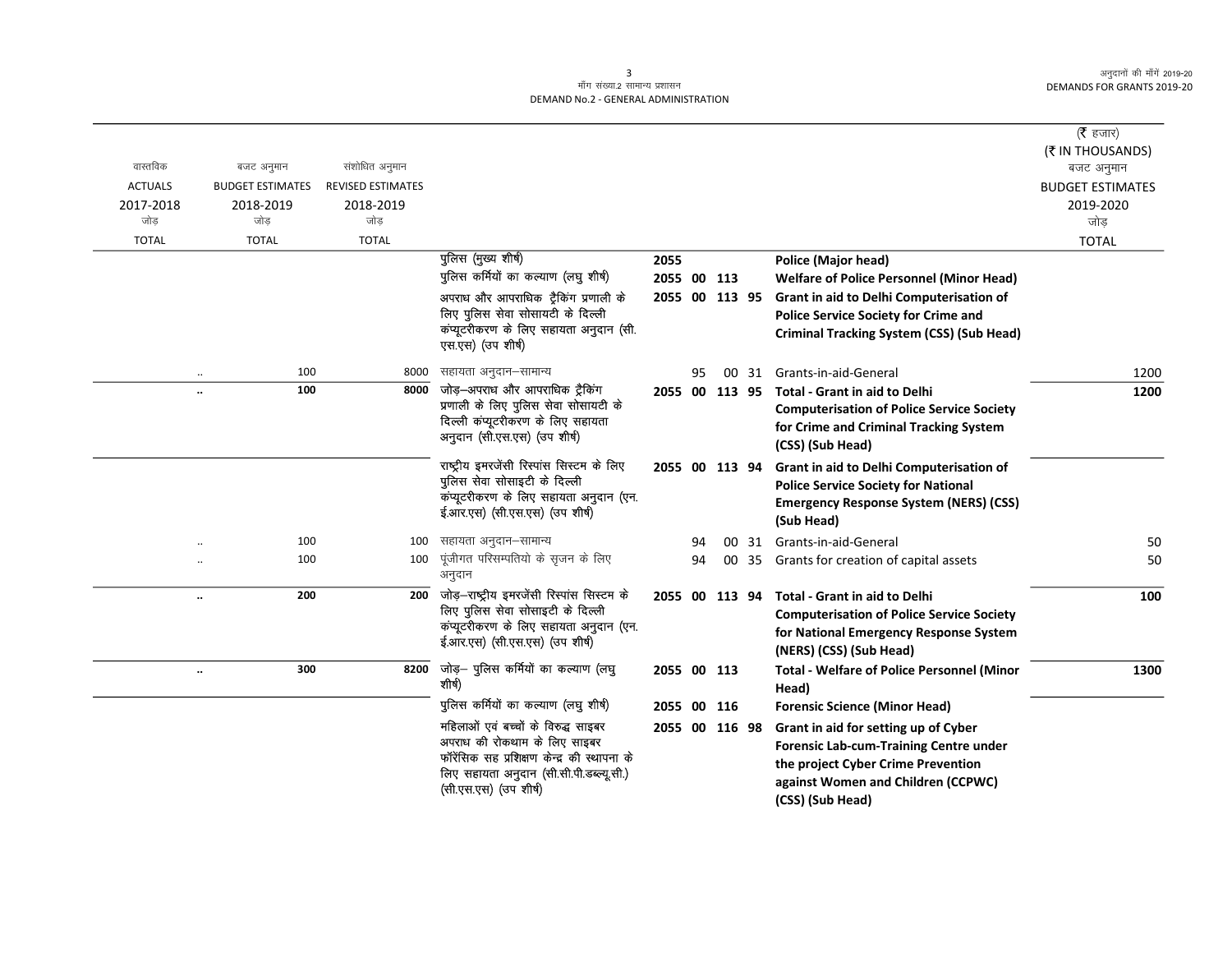## .<br>माँग संख्या.2 सामान्य प्रशासन DEMAND No.2 - GENERAL ADMINISTRATION

| वास्तविक         | बजट अनुमान                        | संशोधित अनुमान           |                                                                                                                                                                                                |         |    |             |       |                                                                                                                                                                                                              | ( $\bar{\tau}$ हजार)<br>(₹ IN THOUSANDS)<br>बजट अनुमान |
|------------------|-----------------------------------|--------------------------|------------------------------------------------------------------------------------------------------------------------------------------------------------------------------------------------|---------|----|-------------|-------|--------------------------------------------------------------------------------------------------------------------------------------------------------------------------------------------------------------|--------------------------------------------------------|
| <b>ACTUALS</b>   | <b>BUDGET ESTIMATES</b>           | <b>REVISED ESTIMATES</b> |                                                                                                                                                                                                |         |    |             |       |                                                                                                                                                                                                              | <b>BUDGET ESTIMATES</b>                                |
| 2017-2018<br>जोड | 2018-2019<br>जोड                  | 2018-2019<br>जोड़        |                                                                                                                                                                                                |         |    |             |       |                                                                                                                                                                                                              | 2019-2020<br>जोड़                                      |
| <b>TOTAL</b>     | <b>TOTAL</b>                      | <b>TOTAL</b>             |                                                                                                                                                                                                |         |    |             |       |                                                                                                                                                                                                              | <b>TOTAL</b>                                           |
|                  | 100<br>$\ldots$                   | 100                      | सहायता अनुदान–सामान्य                                                                                                                                                                          |         | 98 |             | 00 31 | Grants-in-aid-General                                                                                                                                                                                        |                                                        |
|                  | 100<br>$\ddot{\phantom{a}}$       | 100                      | जोड़– महिलाओं एवं बच्चों के विरुद्ध<br>साइबर अपराध की रोकथाम के लिए<br>साइबर फॉरेंसिक सह प्रशिक्षण केन्द्र की<br>स्थापना के लिए सहायता अनुदान (सी.सी.पी.<br>डब्ल्यू.सी.) (सी.एस.एस) (उप शीर्ष) |         |    |             |       | 2055 00 116 98 Total - Grant in aid for setting up of Cyber<br><b>Forensic Lab-cum-Training Centre under</b><br>the project Cyber Crime Prevention<br>against Women and Children (CCPWC)<br>(CSS) (Sub Head) |                                                        |
|                  | 100<br>$\ddotsc$                  | 100                      | जोड़— पुलिस कर्मियों का कल्याण (लघु<br>शीर्ष)                                                                                                                                                  |         |    | 2055 00 116 |       | <b>Total - Forensic Science (Minor Head)</b>                                                                                                                                                                 |                                                        |
|                  | 400<br>$\ddotsc$                  | 8300                     | जोड़-मुख्य शीर्ष "2055"<br>मुख्य शीर्ष "2070"                                                                                                                                                  | 2055    |    |             |       | TOTAL - MAJOR HEAD "2055"                                                                                                                                                                                    | 1300                                                   |
|                  |                                   |                          | अन्य प्रशासनिक सेवाएं (मुख्य शीर्ष)                                                                                                                                                            | 2070    |    |             |       | <b>MAJOR HEAD "2070"</b><br><b>Other Administrative Services (Major</b>                                                                                                                                      |                                                        |
|                  |                                   |                          |                                                                                                                                                                                                |         |    |             |       | Head)                                                                                                                                                                                                        |                                                        |
|                  |                                   |                          | अन्य व्यय (लघु शीर्ष)                                                                                                                                                                          | 2070 00 |    | 800         |       | <b>Other Expenditure (Minor Head)</b>                                                                                                                                                                        |                                                        |
|                  |                                   |                          | पुलिस शिकायत प्राधिकरण (उप शीर्ष)                                                                                                                                                              | 2070 00 |    | 800 59      |       | <b>Police Complaint Authority (Sub Head)</b>                                                                                                                                                                 |                                                        |
|                  |                                   | 14100                    | वेतन                                                                                                                                                                                           |         | 59 |             | 00 01 | <b>Salaries</b>                                                                                                                                                                                              | 14100                                                  |
|                  |                                   | 1520                     | चिकित्सा उपचार                                                                                                                                                                                 |         | 59 |             | 00 06 | <b>Medical Treatment</b>                                                                                                                                                                                     | 1500                                                   |
|                  | $\ddot{\phantom{a}}$              | 700                      | घरेलू यात्रा व्यय                                                                                                                                                                              |         | 59 |             | 00 11 | <b>Domestic Travel Expenses</b>                                                                                                                                                                              | 700                                                    |
|                  |                                   | 25000                    | कार्यालय व्यय                                                                                                                                                                                  |         | 59 |             | 00 13 | <b>Office Expenses</b>                                                                                                                                                                                       | 25000                                                  |
|                  | $\ddot{\phantom{a}}$<br>$\ddotsc$ | 1000                     | विज्ञापन व प्रचार                                                                                                                                                                              |         | 59 |             | 00 26 | Advertisement & Publicity                                                                                                                                                                                    | 1000                                                   |
|                  | $\ldots$<br>$\ddot{\phantom{a}}$  | 42320                    | जोड़-पुलिस शिकायत प्राधिकरण (उप शीर्ष)                                                                                                                                                         | 2070 00 |    |             |       | 800 59 Total - Police Complaint Authority (Sub<br>Head)                                                                                                                                                      | 42300                                                  |
|                  | $\ddot{\phantom{a}}$<br>$\ddotsc$ | 42320                    | जोड़- अन्य व्यय (लघु शीर्ष)                                                                                                                                                                    | 2070 00 |    | 800         |       | <b>Total - Other Expenditure (Minor Head)</b>                                                                                                                                                                | 42300                                                  |
|                  | $\ddotsc$<br>$\ldots$             | 42320                    | जोड़—मुख्य शीर्ष "2070"                                                                                                                                                                        | 2070    |    |             |       | <b>TOTAL - MAJOR HEAD"2070"</b>                                                                                                                                                                              | 42300                                                  |
|                  |                                   |                          | मुख्य शीर्ष "2075"                                                                                                                                                                             |         |    |             |       | <b>MAJOR HEAD "2075"</b>                                                                                                                                                                                     |                                                        |
|                  |                                   |                          | अन्य सामान्य सेवाएं (मुख्य शीर्ष)                                                                                                                                                              | 2075    |    |             |       | Misc. General Services (Major Head)                                                                                                                                                                          |                                                        |
|                  |                                   |                          | अन्य व्यय (लघु शीर्ष)                                                                                                                                                                          | 2075 00 |    | 800         |       | <b>Other Expenditure (Minor Head)</b>                                                                                                                                                                        |                                                        |
|                  |                                   |                          | अन्य व्यय (उप शीर्ष)                                                                                                                                                                           | 2075 00 |    | 800 90      |       | <b>Other Expenditure (Sub Head)</b>                                                                                                                                                                          |                                                        |
| 754              | 1100                              | 1100                     | अन्य प्रभार                                                                                                                                                                                    |         | 90 |             | 00 50 | <b>Other Charges</b>                                                                                                                                                                                         | 1100                                                   |
| 754              | 1100                              | 1100                     | जोड़- अन्य व्यय (उप शीर्ष)                                                                                                                                                                     | 2075 00 |    |             |       | 800 90 Total - Other Expenditure (Sub Head)                                                                                                                                                                  | 1100                                                   |
| 754              | 1100                              | 1100                     | जोड़- अन्य व्यय (लघु शीर्ष)                                                                                                                                                                    | 2075 00 |    | 800         |       | <b>Total - Other Expenditure (Minor Head)</b>                                                                                                                                                                | 1100                                                   |
| 754              | 1100                              | 1100                     | जोड़-मुख्य शीर्ष "2075"                                                                                                                                                                        | 2075    |    |             |       | <b>TOTAL - MAJOR HEAD"2075"</b>                                                                                                                                                                              | 1100                                                   |

4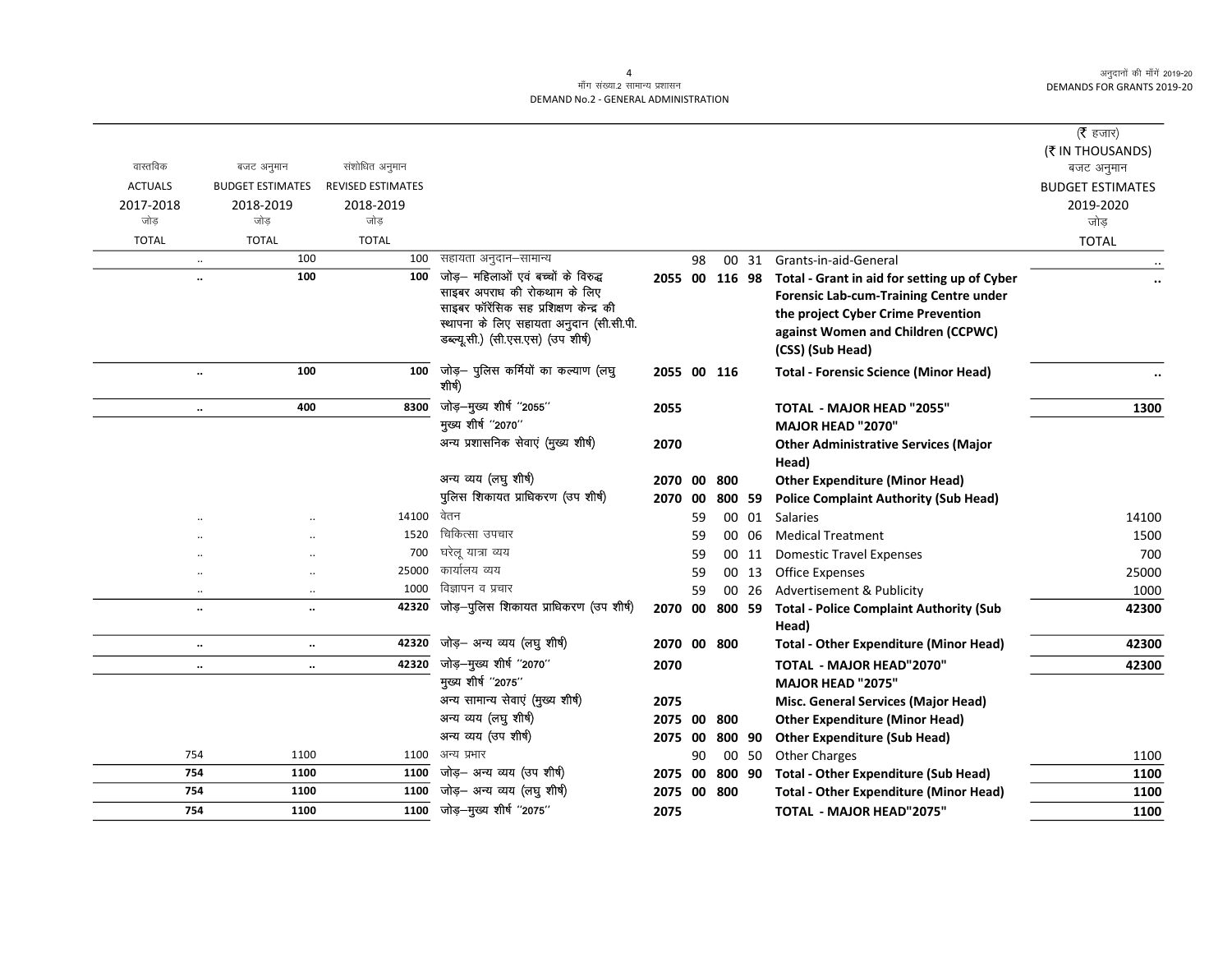## .<br>माँग संख्या.2 सामान्य प्रशासन DEMAND No.2 - GENERAL ADMINISTRATION

|                |                         |                          |                                                            |                |    |        |       |                                                   | ( $\bar{\tau}$ हजार)           |
|----------------|-------------------------|--------------------------|------------------------------------------------------------|----------------|----|--------|-------|---------------------------------------------------|--------------------------------|
| वास्तविक       | बजट अनुमान              | संशोधित अनुमान           |                                                            |                |    |        |       |                                                   | (₹ IN THOUSANDS)<br>बजट अनुमान |
| <b>ACTUALS</b> | <b>BUDGET ESTIMATES</b> | <b>REVISED ESTIMATES</b> |                                                            |                |    |        |       |                                                   | <b>BUDGET ESTIMATES</b>        |
| 2017-2018      | 2018-2019               | 2018-2019                |                                                            |                |    |        |       |                                                   | 2019-2020                      |
| जोड            | जोड                     | जोड                      |                                                            |                |    |        |       |                                                   | जोड़                           |
| <b>TOTAL</b>   | <b>TOTAL</b>            | <b>TOTAL</b>             |                                                            |                |    |        |       |                                                   | <b>TOTAL</b>                   |
|                |                         |                          | मुख्य शीर्ष "2204"                                         |                |    |        |       | MAJOR HEAD "2204"                                 |                                |
|                |                         |                          | खेल-कूद एवं युवा सेवायें (मुख्य शीर्ष)                     | 2204           |    |        |       | <b>Sports &amp; Youth Services (Major Head)</b>   |                                |
|                |                         |                          | खेल कूद एवं कीड़ा (लघु शीर्ष)                              | 2204 00        |    | 104    |       | <b>Sports &amp; Games (Minor Head)</b>            |                                |
|                |                         |                          | दिल्ली सरकार के कर्मचारियों के मध्य                        | 2204 00 104 50 |    |        |       | Promotion of Sports, Games & Cultural             |                                |
|                |                         |                          | खेलकूद, कीड़ा तथा सांस्कृतिक गतिविधियां                    |                |    |        |       | <b>Activities among Delhi Government</b>          |                                |
|                |                         |                          | (उपशीर्ष)                                                  |                |    |        |       | <b>Employees (Sub Head)</b>                       |                                |
| 1263           | 2500                    | 2500                     | आपूर्ति और सामग्री                                         |                | 50 |        | 00 21 | Supplies & Materials                              | 3000                           |
| 1263           | 2500                    | 2500                     | जोड़– दिल्ली सरकार के कर्मचारियों के                       | 2204 00 104 50 |    |        |       | Total - Promotion of Sports, Games &              | 3000                           |
|                |                         |                          | मध्य खेलकूद, कीड़ा तथा सांस्कृतिक<br>गतिविधियां (उप शीर्ष) |                |    |        |       | <b>Cultural Activities among Delhi</b>            |                                |
|                |                         |                          |                                                            |                |    |        |       | <b>Government Employees (Sub Head)</b>            |                                |
| 1263           | 2500                    | 2500                     | जोड़— खेल कूद एवं कीड़ा (लघु शीर्ष)                        | 2204 00 104    |    |        |       | <b>Total - Sports &amp; Games (Minor Head)</b>    | 3000                           |
| 1263           | 2500                    | 2500                     | जोड़-मुख्य शीर्ष "2204"                                    | 2204           |    |        |       | <b>TOTAL - MAJOR HEAD"2204"</b>                   | 3000                           |
|                |                         |                          | मुख्य शीर्ष "2235"                                         |                |    |        |       | <b>MAJOR HEAD "2235"</b>                          |                                |
|                |                         |                          | सामाजिक सुरक्षा एवं कल्याण (मुख्य शीर्ष)                   | 2235           |    |        |       | <b>Social Security &amp; Welfare (Major Head)</b> |                                |
|                |                         |                          | समाज कल्याण (उप मुख्य शीर्ष)                               | 2235 02        |    |        |       | Social Welfare (Sub Major Head)                   |                                |
|                |                         |                          | अन्य कार्यकम (लघु शीर्ष)                                   | 2235 02        |    | 200    |       | <b>Other Programmes (Minor Head)</b>              |                                |
|                |                         |                          | शहीद कोष (उप शीर्ष)                                        | 2235 02        |    | 200 79 |       | <b>Shaheed Kosh (Sub Head)</b>                    |                                |
| $\ddotsc$      | 1000                    | 1000                     | मजदूरी                                                     |                | 79 |        | 00 02 | Wages                                             | 1000                           |
| 167            | 4600                    | 4200                     | कार्यालय व्यय                                              |                | 79 |        | 00 13 | <b>Office Expenses</b>                            | 4000                           |
| 1590           | 4000                    | 4000                     | अन्य प्रशासनिक व्यय                                        |                | 79 |        | 00 20 | <b>Other Administrative Expenses</b>              | 3700                           |
| 1757           | 9600                    | 9200                     | जोड़-शहीद कोष (उप शीर्ष)                                   | 2235 02        |    | 200 79 |       | <b>Total - Shaheed Kosh (Sub Head)</b>            | 8700                           |
| 1757           | 9600                    | 9200                     | जोड़-अन्य कार्यकम (लघु शीर्ष)                              | 2235 02        |    | 200    |       | <b>Total - Other Programmes (Minor Head)</b>      | 8700                           |
| 1757           | 9600                    | 9200                     | जोड़-समाज कल्याण (उप मुख्य शीर्ष)                          | 2235 02        |    |        |       | <b>Total - Social Welfare (Sub Major Head)</b>    | 8700                           |
|                |                         |                          | अन्य सामाजिक सुरक्षा एवं कल्याण कार्यक्रम                  | 2235 60        |    |        |       | <b>Other Social Security &amp; Welfare</b>        |                                |
|                |                         |                          | (उप मुख्य शीर्ष)                                           |                |    |        |       | Programme (Sub Major Head)                        |                                |
|                |                         |                          | स्वतंत्रता सैनिक सम्मान पेंशन योजना (लघु<br>शीर्ष)         | 2235 60 107    |    |        |       | Swatantrata Sainik Samman Pension                 |                                |
|                |                         |                          |                                                            |                |    |        |       | <b>Scheme (Minor Head)</b>                        |                                |
|                |                         |                          | दिल्ली में स्वतंत्रता सेनानियों को पेंशन (उप<br>शीर्ष)     | 2235 60        |    | 107 99 |       | Pension to freedom fighters in Delhi (Sub         |                                |
|                |                         |                          | पेंशन सम्बन्धी प्रभार                                      |                |    |        |       | Head)                                             |                                |
| 14605          | 35000                   | 35000                    |                                                            |                | 99 |        | 00 04 | <b>Pensionary Charges</b>                         | 35000                          |

 $5\overline{)}$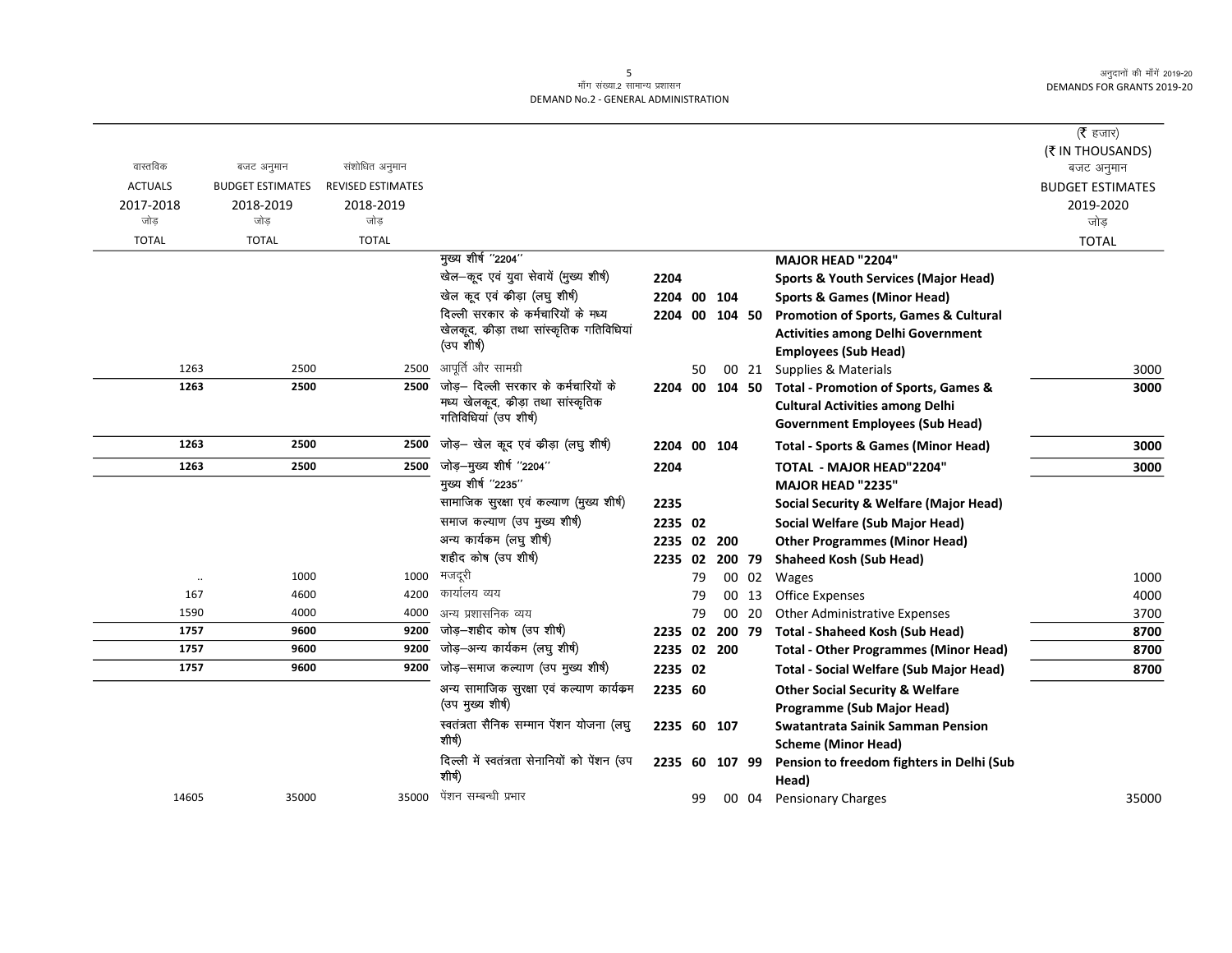$\overline{\phantom{0}}$ 

## ्<br>माँग संख्या.2 सामान्य प्रशासन DEMAND No.2 - GENERAL ADMINISTRATION

|                |                         |                          |                                           |                |    |        |       |                                                         | ( $\bar{\tau}$ हजार)    |
|----------------|-------------------------|--------------------------|-------------------------------------------|----------------|----|--------|-------|---------------------------------------------------------|-------------------------|
|                |                         |                          |                                           |                |    |        |       |                                                         | (₹ IN THOUSANDS)        |
| वास्तविक       | बजट अनुमान              | संशोधित अनुमान           |                                           |                |    |        |       |                                                         | बजट अनुमान              |
| <b>ACTUALS</b> | <b>BUDGET ESTIMATES</b> | <b>REVISED ESTIMATES</b> |                                           |                |    |        |       |                                                         | <b>BUDGET ESTIMATES</b> |
| 2017-2018      | 2018-2019               | 2018-2019                |                                           |                |    |        |       |                                                         | 2019-2020               |
| जोड            | जोड                     | जोड                      |                                           |                |    |        |       |                                                         | जोड़                    |
| <b>TOTAL</b>   | <b>TOTAL</b>            | <b>TOTAL</b>             |                                           |                |    |        |       |                                                         | <b>TOTAL</b>            |
| 14605          | 35000                   | 35000                    | जोड़— दिल्ली में स्वतंत्रता सेनानियों को  | 2235 60 107 99 |    |        |       | Total - Pension to freedom fighters in                  | 35000                   |
|                |                         |                          | पेंशन (उप शीर्ष)                          |                |    |        |       | Delhi (Sub Head)                                        |                         |
| 14605          | 35000                   | 35000                    | जोड– स्वतंत्रता सैनिक सम्मान पेंशन        | 2235 60 107    |    |        |       | Total - Swatantrata Sainik Samman                       | 35000                   |
|                |                         |                          | योजना (लघु शीर्ष)                         |                |    |        |       | <b>Pension Scheme (Minor Head)</b>                      |                         |
| 14605          | 35000                   | 35000                    | जोड़- अन्य सामाजिक सुरक्षा एवं कल्याण     | 2235 60        |    |        |       | <b>Total - Other Social Security &amp; Welfare</b>      | 35000                   |
|                |                         |                          | कार्यकम (उप मुख्य शीर्ष)                  |                |    |        |       | <b>Programme (Sub Major Head)</b>                       |                         |
| 16362          | 44600                   | 44200                    | जोड़-मुख्य शीर्ष "2235"                   | 2235           |    |        |       | <b>TOTAL - MAJOR HEAD"2235"</b>                         | 43700                   |
|                |                         |                          | मुख्य शीर्ष "2251"                        |                |    |        |       | MAJOR HEAD "2251"                                       |                         |
|                |                         |                          | सचिवालय सामाजिक सेवायें (मुख्य शीर्ष)     | 2251           |    |        |       | <b>Secretariat Social Services (Major Head)</b>         |                         |
|                |                         |                          | सचिवालय (लघु शीर्ष)                       | 2251 00        |    | 090    |       | Secretariat (Minor Head)                                |                         |
|                |                         |                          | शिक्षा विभाग (उप शीर्ष)                   | 2251 00        |    | 090 99 |       | <b>Education Deptt (Sub Head)</b>                       |                         |
| 4193           | 9000                    | 5000                     | वेतन                                      |                | 99 |        | 00 01 | <b>Salaries</b>                                         | 10000                   |
| 100            | 100                     | 100                      | चिकित्सा उपचार                            |                | 99 |        | 00 06 | <b>Medical Treatment</b>                                | 100                     |
| 4293           | 9100                    | 5100                     | जोड़-शिक्षा विभाग (उप शीर्ष)              | 2251 00        |    |        |       | 090 99 Total - Education Deptt (Sub Head)               | 10100                   |
|                |                         |                          | खाद्य एवं नागरिक आपूर्ति विभाग (उप शीर्ष) |                |    |        |       | 2251 00 090 91 Food & Civil Supplies Department (Sub    |                         |
|                |                         |                          |                                           |                |    |        |       | Head)                                                   |                         |
| $\cdots$       | 1600                    | 700                      | वेतन                                      |                | 91 |        |       | 00 01 Salaries                                          | 2000                    |
| 92             | 100                     | 100                      | चिकित्सा उपचार                            |                | 91 |        | 00 06 | <b>Medical Treatment</b>                                | 100                     |
| 92             | 1700                    | 800                      | जोड़—खाद्य एवं नागरिक आपूर्ति विभाग       |                |    |        |       | 2251 00 090 91 Total - Food & Civil Supplies Department | 2100                    |
|                |                         |                          | (उप शीर्ष)                                |                |    |        |       | (Sub Head)                                              |                         |
|                |                         |                          | चिकित्सा विभाग (उप शीर्ष)                 | 2251 00        |    | 090 90 |       | <b>Medical Department (Sub Head)</b>                    |                         |
| 500            | 1800                    | 600                      | वेतन                                      |                | 90 |        | 00 01 | <b>Salaries</b>                                         | 1500                    |
| 33             | 50                      |                          | चिकित्सा उपचार                            |                | 90 |        | 00 06 | <b>Medical Treatment</b>                                | 100                     |
| 533            | 1850                    | 600                      | जोड़-चिकित्सा विभाग (उप शीर्ष)            | 2251 00        |    |        |       | 090 90 Total - Medical Department (Sub Head)            | 1600                    |
|                |                         |                          | रा.रा.क्षे. प्रकोष्ठ (उप शीर्ष)           | 2251 00        |    |        |       | 090 88 NCR Cell (Sub Head)                              |                         |
| 1754           | 6000                    | 4000                     | वेतन                                      |                | 88 |        |       | 00 01 Salaries                                          | 6000                    |
| $\cdot\cdot$   | $\ldots$                |                          | चिकित्सा उपचार                            |                | 88 |        | 00 06 | <b>Medical Treatment</b>                                |                         |
| 1754           | 6000                    | 4000                     | जोड़-रा.रा.क्षे. प्रकोष्ठ (उप शीर्ष)      | 2251 00        |    |        |       | 090 88 Total - NCR Cell (Sub Head)                      | 6000                    |
| 6672           | 18650                   | 10500                    | जोड़-सचिवालय (लघु शीर्ष)                  | 2251 00 090    |    |        |       | <b>Total - Secretariat (Minor Head)</b>                 | 19800                   |
| 6672           | 18650                   | 10500                    | जोड़-मुख्य शीर्ष "2251"                   | 2251           |    |        |       | TOTAL - MAJOR HEAD"2251"                                | 19800                   |
|                |                         |                          | मुख्य शीर्ष "3451"                        |                |    |        |       | MAJOR HEAD "3451"                                       |                         |
|                |                         |                          |                                           |                |    |        |       |                                                         |                         |

6